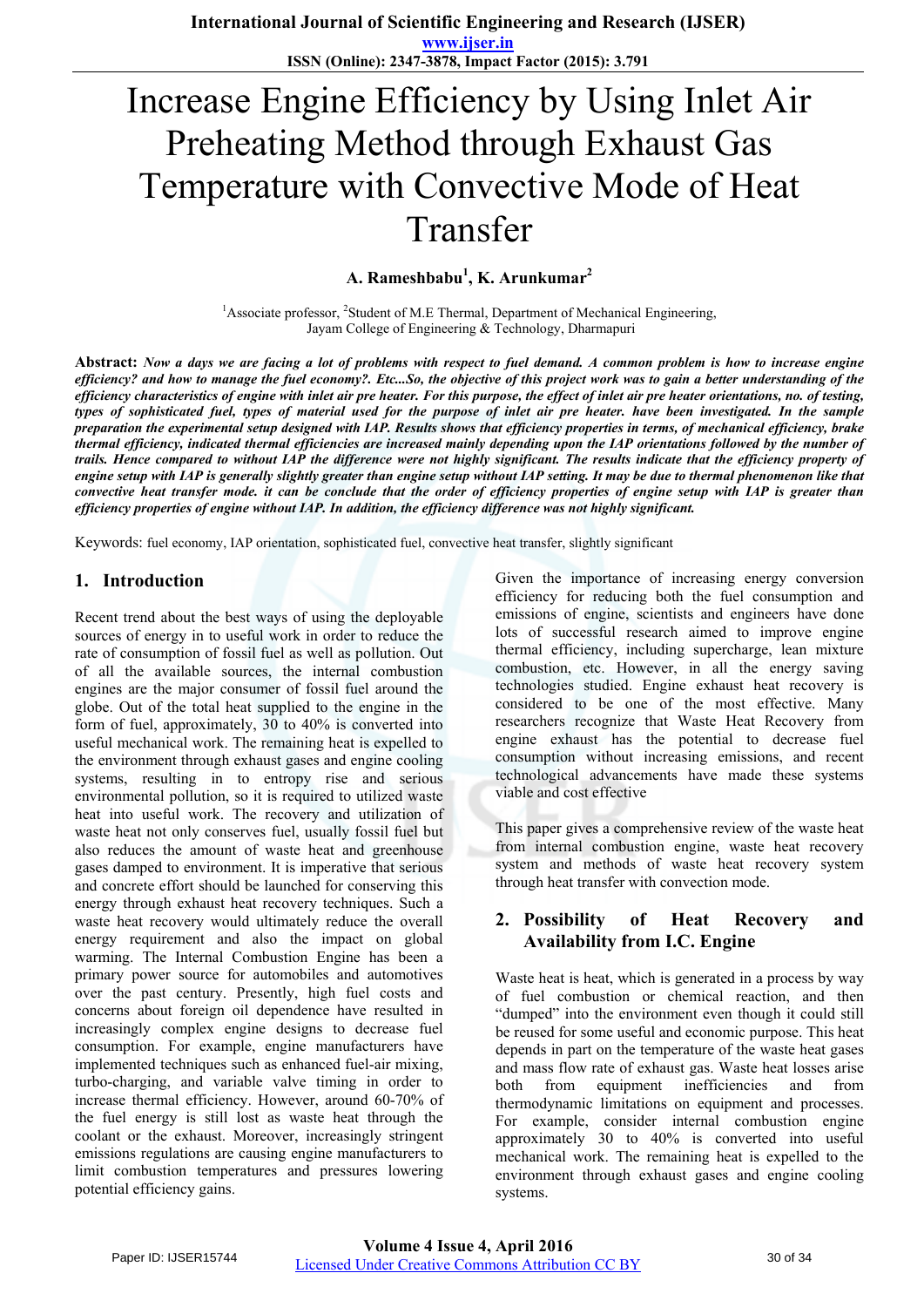# **International Journal of Scientific Engineering and Research (IJSER)**

**www.ijser.in**

**ISSN (Online): 2347-3878, Impact Factor (2015): 3.791**

It means approximately 60 to 70% energy losses as a waste heat through exhaust (30% as engine cooling system and 30 to 40% as environment through exhaust gas). Exhaust gases immediately leaving the engine can have temperatures as high as 842-1112°F [450-600°C]. Consequently, these gases have high heat content, carrying away as exhaust emission. Efforts can be made to design more energy efficient reverberatory engine with better heat transfer and lower exhaust temperatures; however, the laws of thermodynamics place a lower limit on the temperature of exhaust gases. These tests are used to determine the actual performance of the engine.

1.Indicated Mean Effective Pressure

- 2.Indicated Power
- 3.Brake Power
- 4.Mechanical Efficiency
- 5. Fuel Consumption
- 6. Air Consumption
- 7.Thermal Efficiency
- 8. Volumetric Efficiency
- 9. Heat Balance Sheet

# **To Find Area of Orifice**;

 $A = \pi d_0^2/4 m^2$  $=3.14x0.018^{2}/4$  $=0.000254 \text{ m}^2$ 

### **To Find Head of the Water**

 $H_a = H_w x 1000/\rho_a$  m of water  $=0.57x1000/1.2$  $=475$  m of water

# **To Find Mass of Air;**

 $M_a = A_0 x c_d x 3600 x \rho_a x (2xgxH_a)^{1/2}$  kj/hr  $= 0.00025 \times 0.62 \times 3600 \times 1.2 \times (2 \times 9.81 \times 475)^{0.5}$  $=64.642$  kj/hr

# **To Find Brake Power;**

 $B_p = 2\pi N$  x Wx(R+r)x9.81/60000 kw  $=2x3.14x1400x1x(0.15+0.0095)x9.81/60000$  $=0.229$  kw

#### **To Find Mass of Fuel Consumption**;

 $M_f = 3600x\rho_f/t_1x1000$  =3600x0.85/10x10000 kj/hr  $= 0.306$  kj/hr

# **To Find BSFC;**

 $B$ SFC = $M_F/B_P$  kj/kw-hr  $=0.392/0.26$ =1.508 kj/kw-hr

# **To Find Air Fuel Ratio:**

 $A_F = M_A/M_F$  (no unit) =64.642/0.306 =211.248 (no unit)

#### **To Find Friction Power:**

 $F_P = 2$  KW (according to  $M_F V_S B_P$  graph)

#### **To Find Indicate Power:**

 $I_P = F_P + B_p$  KW  $=2+0.26$  $=2.26$  KW

#### **To Find Brake Thermal Efficiency**:

 $\Sigma_{\rm BT} = B_{\rm p}x3600x100\% / (M_{\rm F} \text{ Xcv})$  $= 0.26x3600/(0.306x41800)$  $=7.31\%$ 

#### **To Find Indicated Thermal Efficiency**:

 $\Sigma_{IT}$  = I<sub>P</sub> x3600x100%/(M<sub>F</sub> Xcv)  $=$ 2.26x 3600x 100%/(0.306x41800)  $= 63.61\%$ 

#### **To Find Mechanical Efficiency:**

 $\sum_{MECH} = B_P/I_P$  $= 0.229/2.229$  $= 10.273%$ 

#### **To Find Heat Carrying Away Cooling Water:**

 $H_C = M_W x C_{pw} x(T_2-T_1)$  kj/hr ------------(1) But,  $M_W = t_2 x3600/(36x1000)$  kg  $=$ 3.6 kg------(2)  $(2)$  put in  $(1)$ ,  $H_C = 3.6x4.186x1$  $=15.0552$ kj/hr

#### **To Find Heat Carrying Away Exhaust Air:**

 $H_E = M_E X C_{PE} x (T_4 - T_3) k j/hr$ -------(3) But,  $M_E = M_a + M_F$  kg/hr  $=64.642+0.306$  =64.948 kg/hr--------------( 4 ) ( 4 ) put in ( 3 ),  $H_E = 64,948x1.005x(95-30)$  kj/hr =4242.728 kj/hr

#### **Find Heat Input:**

 $H_I = M_F x C_V k_i/hr$  $=0.306x$  41800 =12790 kj/hr We know that, % of heat input= heat input  $x100\%$  heat input  $= 12790 \times 100\%/12790$  $=100%$ 

#### **To Find Heat Converted in to Useful Work:**

 $H_{b} = B_{p}x3600 \text{ kj/hr}$  $=0.229x3600$  =824.4 kj/hr We know that,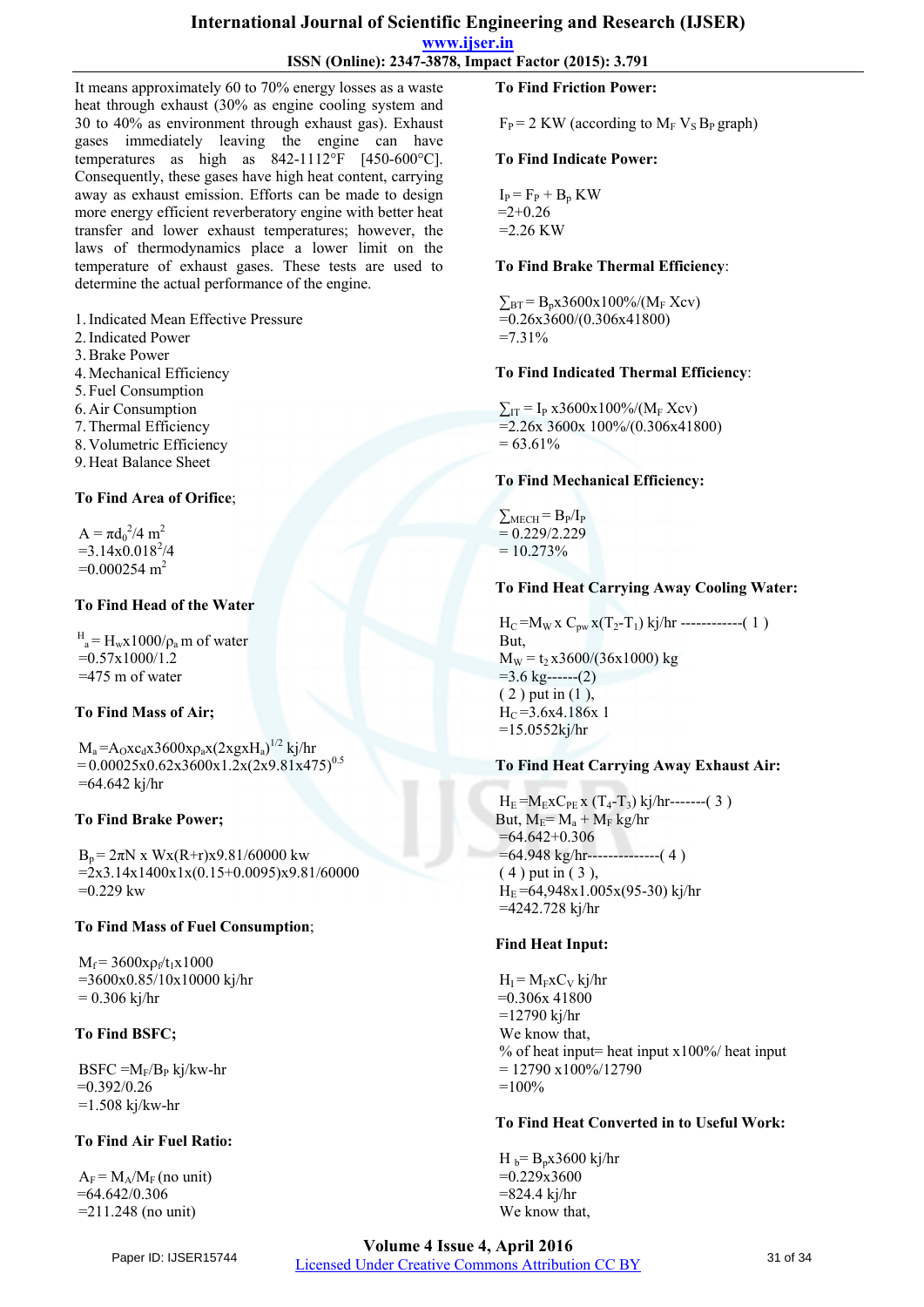## **International Journal of Scientific Engineering and Research (IJSER) www.ijser.in ISSN (Online): 2347-3878, Impact Factor (2015): 3.791**

 % of heat converted in to useful work= heat converted in to useful work x100%/ heat input  $= 824.4 \times 100\%/12790$  $=6.44\%$  Similarly,  $%$  of anything of heat constant = the particular heat value x 100%/ heat input

### **To Find Heat Carrying Away Cooling Water:**

 $H_C = M_W x C_{pw} x(T_2-T_1) k_1/hr$ --------(1) But,  $M_W = t_2 x3600/(36x1000)$  kg =3.6 kg-------------( 2 ) ( 2 ) put in (1 ),  $H_C = 3.6x4.186x$  1  $=15.0552$ kj/hr

# **To Find Heat Carrying Away Exhaust Air:**

 $H_E = M_E x C_{PE} x (T_4 - T_3) k_I/hr$ ------(3) But,  $M_F = M_a + M_F$  kg/h  $=64.642+0.306$  =64.948 kg/hr-----------( 4 ) ( 4 ) put in ( 3 ),  $H_E = 64,948x1.005x(95-30)$  kj/hr =4242.728 kj/hr

#### **To Find Unaccounted Losses:**

 $H_{\text{UN}} = H_{\text{I}} - (H_{\text{b}} + H_{\text{C}} + H_{\text{E}})$  kj/hr  $= 12790-(824.4+15.0552+4242.728)$ =7707.8168 kj/hr

#### **To Find Total Heat:**

 $H_T = H_b + H_c + H_E + H_{UN}$ =824.4+15.0552+4242.728+7707.8168  $=12790$  ki/hr In terms of %, % of H<sub>T</sub> = (% of H<sub>b</sub>+% of H<sub>C</sub>+% of H<sub>F</sub>+% of H<sub>IN</sub>)  $= (6.445+0.118+33.172+60.26)\%$  $= 99.9950\%$ 

OBSERVATION WITH INLET AIR PREHEATING

|       |                               | Spring<br>load in<br>kg | Speed<br>of<br>pulley<br>in rpm | Time<br>for 10cc<br>of fuel<br>taken in<br>sec | Time<br>for<br>500cc<br>of<br>water<br>taken in<br>sec | Temperature readings in $\circ$ c |                                    |                   |                        |  |
|-------|-------------------------------|-------------------------|---------------------------------|------------------------------------------------|--------------------------------------------------------|-----------------------------------|------------------------------------|-------------------|------------------------|--|
|       | Manometer<br>reading in<br>cm |                         |                                 |                                                |                                                        | Cooling<br>water<br>inlet<br>temp | Cooling<br>water<br>outlet<br>temp | Inlet air<br>temp | Exhaus<br>tair<br>temp |  |
| $h_1$ | h <sub>2</sub>                | $S_1$                   | N                               | $t_1$                                          | t <sub>2</sub>                                         | T,                                | T <sub>2</sub>                     | $T_{2}$           | T <sub>4</sub>         |  |
| 23    | 80                            | 1.0                     | 1400                            | 10                                             | 36                                                     | 28                                | 29                                 | 30                | 095                    |  |
| 23    | 80                            | 1.5                     | 1370                            | 10                                             | 36                                                     | 28                                | 30                                 | 33                | 108                    |  |
| 23    | 80                            | 2.0                     | 1300                            | 09                                             | 36                                                     | 28                                | 30                                 | 35                | 114                    |  |
| 23    | 80                            | 2.5                     | 1250                            | 09                                             | 36                                                     | 28                                | 30                                 | 35                | 120                    |  |

|                                    | HEAT BALANCE SHEET WITH INLET AIR PREHEATING |                                             |        |                                                 |       |                                              |        |                                  |       |                                              |        |
|------------------------------------|----------------------------------------------|---------------------------------------------|--------|-------------------------------------------------|-------|----------------------------------------------|--------|----------------------------------|-------|----------------------------------------------|--------|
| Heat input in<br>(H <sub>1</sub> ) |                                              | Heat converted<br>useful work<br>$(H_B)$ in |        | He at carrying<br>away cooling<br>water (Hc) in |       | Heat carrying<br>aw ay Exhaust<br>$(Hw)$ Iin |        | Un accounted<br>$losses(H_m)$ in |       | According to heat<br>balance sheet(h,)<br>in |        |
| KJ/hr                              | %                                            | <b>KJ</b> Ar                                | %      | KJ/hr                                           | %     | K J/hr                                       | %      | K J/hr                           | %     | KJ/hr                                        | %      |
| 12790                              | 100                                          | 0936                                        | 7.318  | 15.0552                                         | 0.118 | 4242.72                                      | 33.172 | 7596.22                          | 59.39 | 12789.995 99.999                             |        |
| 12790                              | 100                                          | 1368                                        | 10.696 | 30.110                                          | 0.235 | 489545                                       | 38.272 | 6496 44                          | 50.79 | 12789 996 99 997                             |        |
| 14212                              | 100                                          | 1814.4                                      | 12.76  | 30.110                                          | 0.212 | 5156.54                                      | 36.281 | 7210.95                          | 50.73 | 14212.000                                    | 100.00 |
| 14212                              | 100                                          | 2210.4                                      | 15.553 | 30.110                                          | 0.212 | 5551.08                                      | 39.052 | 824041                           | 57.98 | 14211.994                                    | 99.999 |
| 15967.6                            | 100                                          | 2631.6                                      | 16.48  | 30.110                                          | 0.189 | 5750.72                                      | 36.014 | 7555.17                          | 47.31 | 15967.455 99.999                             |        |

### **Benefits of Waste Heat Recovery**:

**Reduction in equipment sizes**: Waste heat recovery reduces the fuel consumption, which leads to reduction in the flue gas produced. This results in reduction in equipment sizes.

Reduction in auxiliary energy consumption: Reduction in equipment sizes gives additional benefits in the form of reduction in auxiliary energy consumption

**Possibility of Waste Heat from Internal Combustion Engine** Today"s modern life is greatly depends on automobile engine, i.e. Internal Combustion engines. The majority of vehicles are still powered by either spark ignition (SI) or compression ignition (CI) engines. CI engines also known as diesel engines have a wide field of applications and as energy converters they are characterized by their high efficiency.

**Availability of Waste Heat from I.C. Engine** The quantity of waste heat contained in a exhaust gas is a function of both the temperature and the mass flow rate of the exhaust gas:

# **3. Comparison of Performance Characteristics**

The following tabulations and graphical diagrams are used to comparison of characteristics of engine with IAP and without IAP.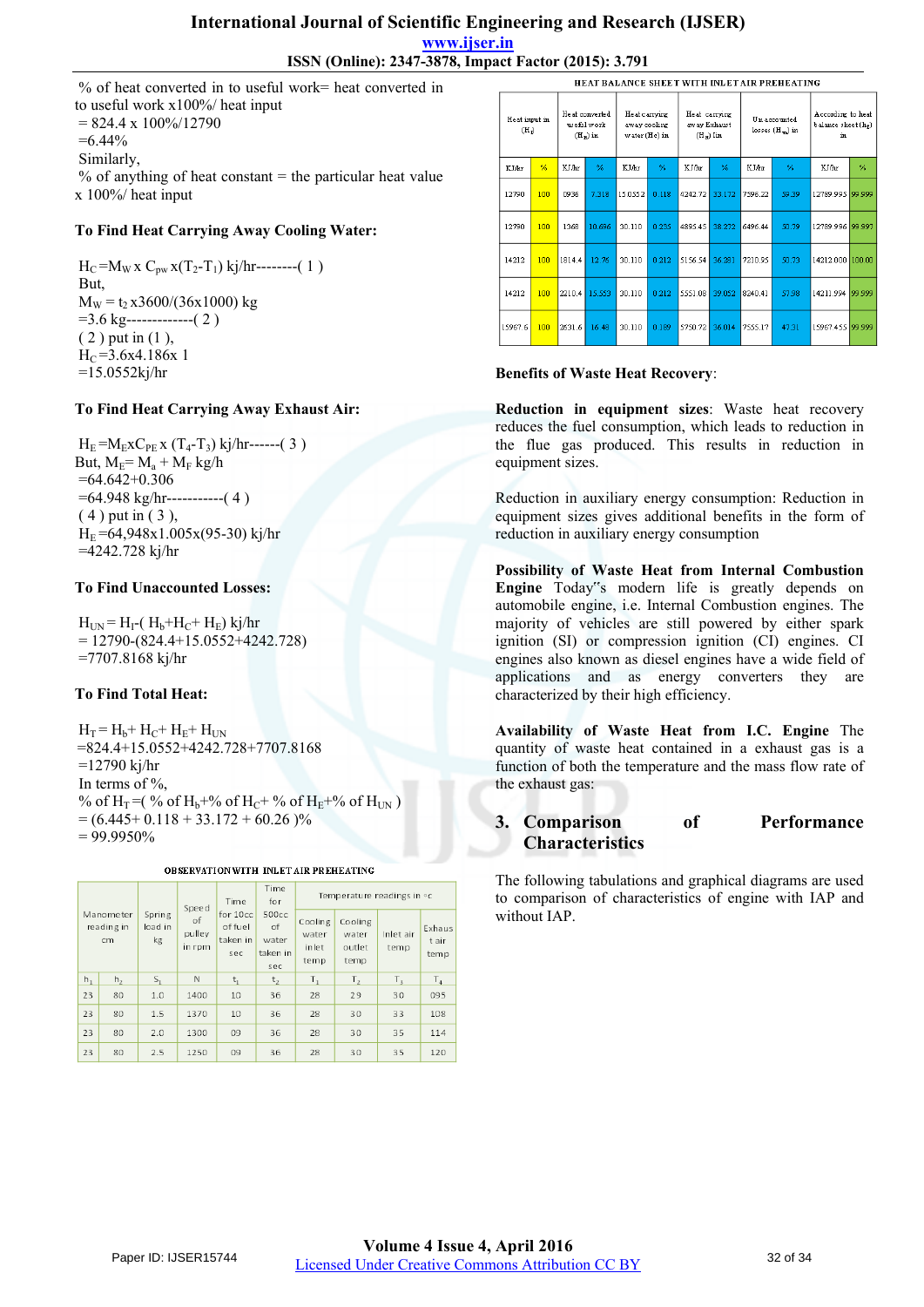# **International Journal of Scientific Engineering and Research (IJSER) www.ijser.in**

**ISSN (Online): 2347-3878, Impact Factor (2015): 3.791**

| <b>COMPARISON TABLE</b>  |                                 |                            |                              |                                                   |        |                           |                  |  |  |
|--------------------------|---------------------------------|----------------------------|------------------------------|---------------------------------------------------|--------|---------------------------|------------------|--|--|
|                          |                                 |                            |                              | Heat converted in useful work(H <sub>s</sub> ) in |        |                           |                  |  |  |
| Inlet air temperature in | ÷C.                             | Mechanical efficiency in % |                              | With out preheating                               |        | With inlet air preheating |                  |  |  |
| Without<br>preheating    | With inlet<br>air<br>preheating | Without<br>preheating      | With inlet air<br>preheating | Kj/hr<br>%                                        |        | Kj/hr                     | $\gamma_{\rm a}$ |  |  |
| 30                       | 30                              | 10.27                      | 12.62                        | 824.4                                             | 6.445  | 0936                      | 7.318            |  |  |
| 31                       | 33                              | 10.07                      | 17.43                        | 806.4                                             | 6.304  | 1368                      | 10.696           |  |  |
| 31                       | 35                              | 18.93                      | 21.875                       | 1530                                              | 10.765 | 1814.4                    | 12.76            |  |  |
| 31                       | 35                              | 20.37                      | 25.437                       | 1842.12                                           | 12.961 | 2210.4                    | 15.553           |  |  |
| 31                       | 39                              | 22.765                     | 28.881                       | 2122.2                                            | 13.29  | 2631.6                    | 16.48            |  |  |

### PERFORMANCE CURVE



### PERFORMANCE CURVE



**ANSYS Result for Heat Dissipation**